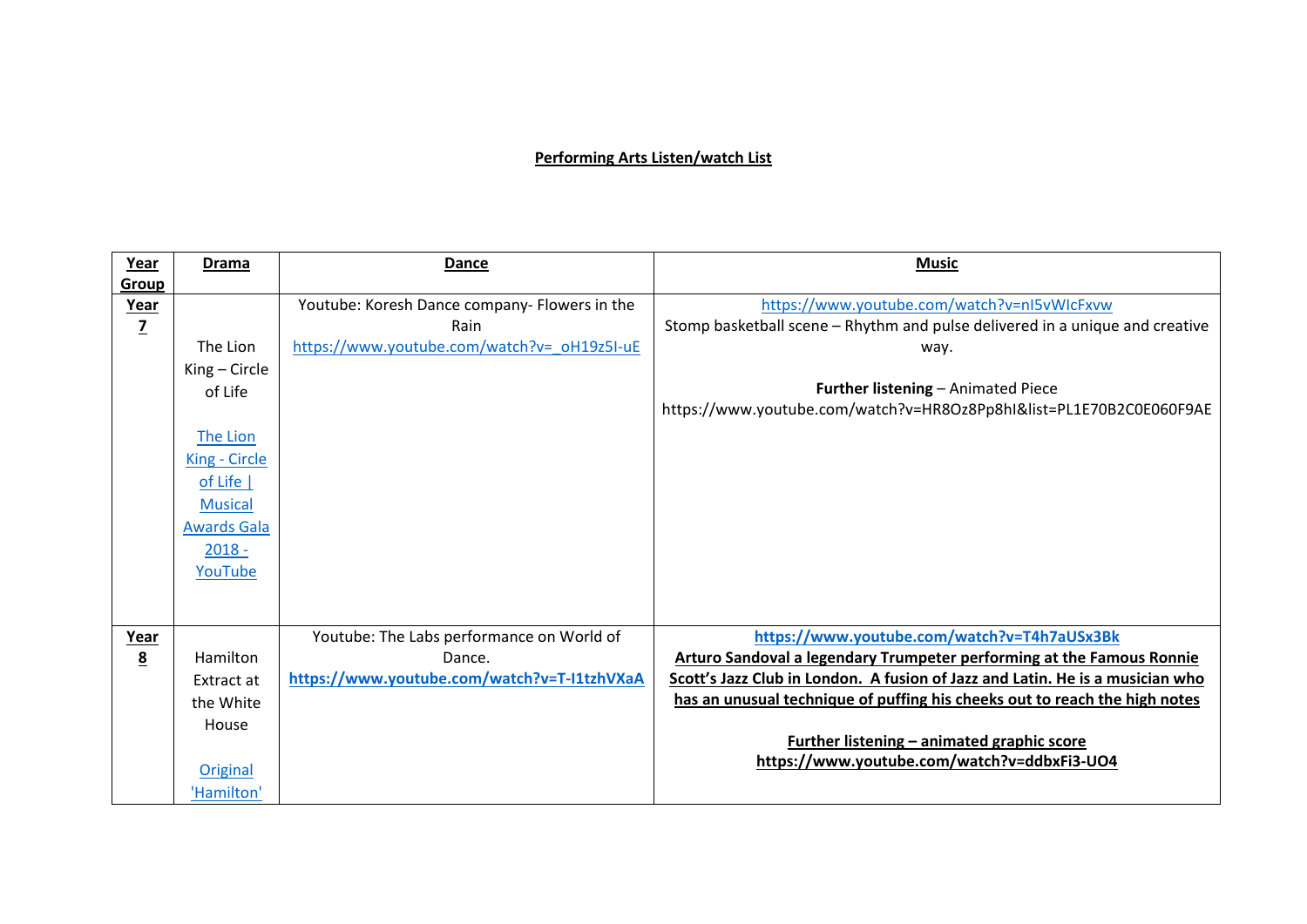|            | Cast<br>Performs At<br>White<br><b>House For</b><br>Obamas -<br>YouTube                                                                       |                                                                                                |                                                                                                                                                                                                                                                                                                                                                                                             |
|------------|-----------------------------------------------------------------------------------------------------------------------------------------------|------------------------------------------------------------------------------------------------|---------------------------------------------------------------------------------------------------------------------------------------------------------------------------------------------------------------------------------------------------------------------------------------------------------------------------------------------------------------------------------------------|
| Year<br>9  | Our Day Out<br>by Willy<br>Russell<br><b>Our Day Out</b><br>by Willy<br>Russell,<br><b>Entire Play -</b><br>1970s BBC<br>$film. -$<br>YouTube | Youtube: Diversity's Black Lives Matter Routine<br>https://www.youtube.com/watch?v=kzFNKFitHjw | https://www.youtube.com/watch?v=fQQsvUGXEY4<br>Coldplay My Universe (Live at The Earthshot Prize 2021) Environmentally<br>friendly concert powered by bikes. I believe we will see a change how<br>Festivals and Musicians play live in the future.<br><b>Further listening</b> $-$ John Mayer belief, a fine example of a skilled<br>guitarist https://www.youtube.com/watch?v=6KrU1LY-pQU |
| Year<br>10 | Frantic<br>Assembly:<br>The Building<br><b>Blocks of</b><br>Devising                                                                          | Iván Pérez- Young Men.<br>https://www.youtube.com/watch?v=CRgvxOQK1cE                          | https://www.youtube.com/watch?v=H5MLNMgpywk<br><b>Bolero played by 4 musicians on 1 Cello</b><br>Fine example of great musicians thinking creatively<br>Further listening- collaboration of an opera and pop singer<br>https://www.youtube.com/watch?v=eiDiKwbGfIY                                                                                                                          |